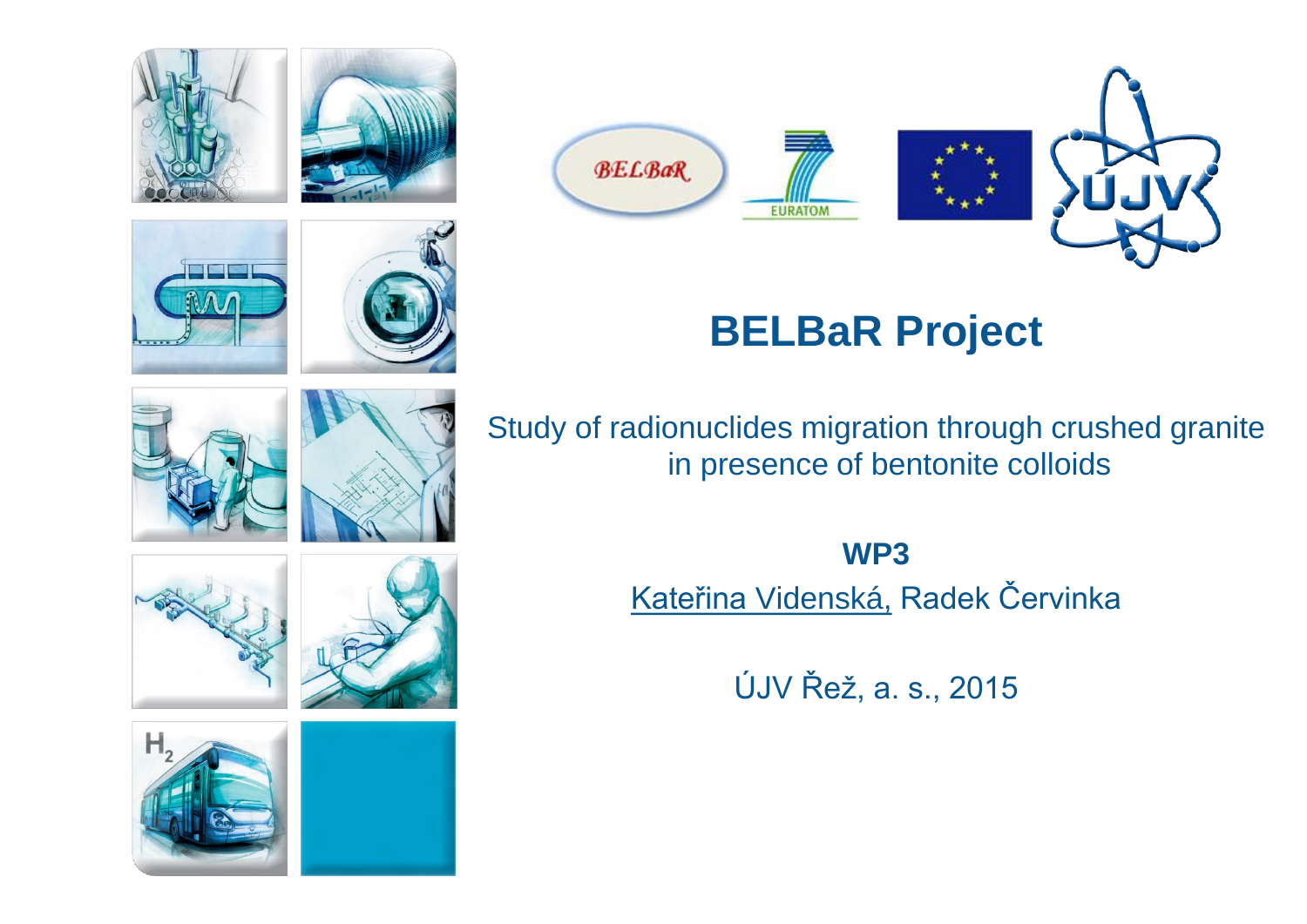

### **In Macroscale investigations on colloid mobility in near**natural systems

- Study of radionuclide transport in granitic rock
- Influence of bentonite colloids on radionuclides migration in granite
- Study of radionuclide, colloid and rock interactions

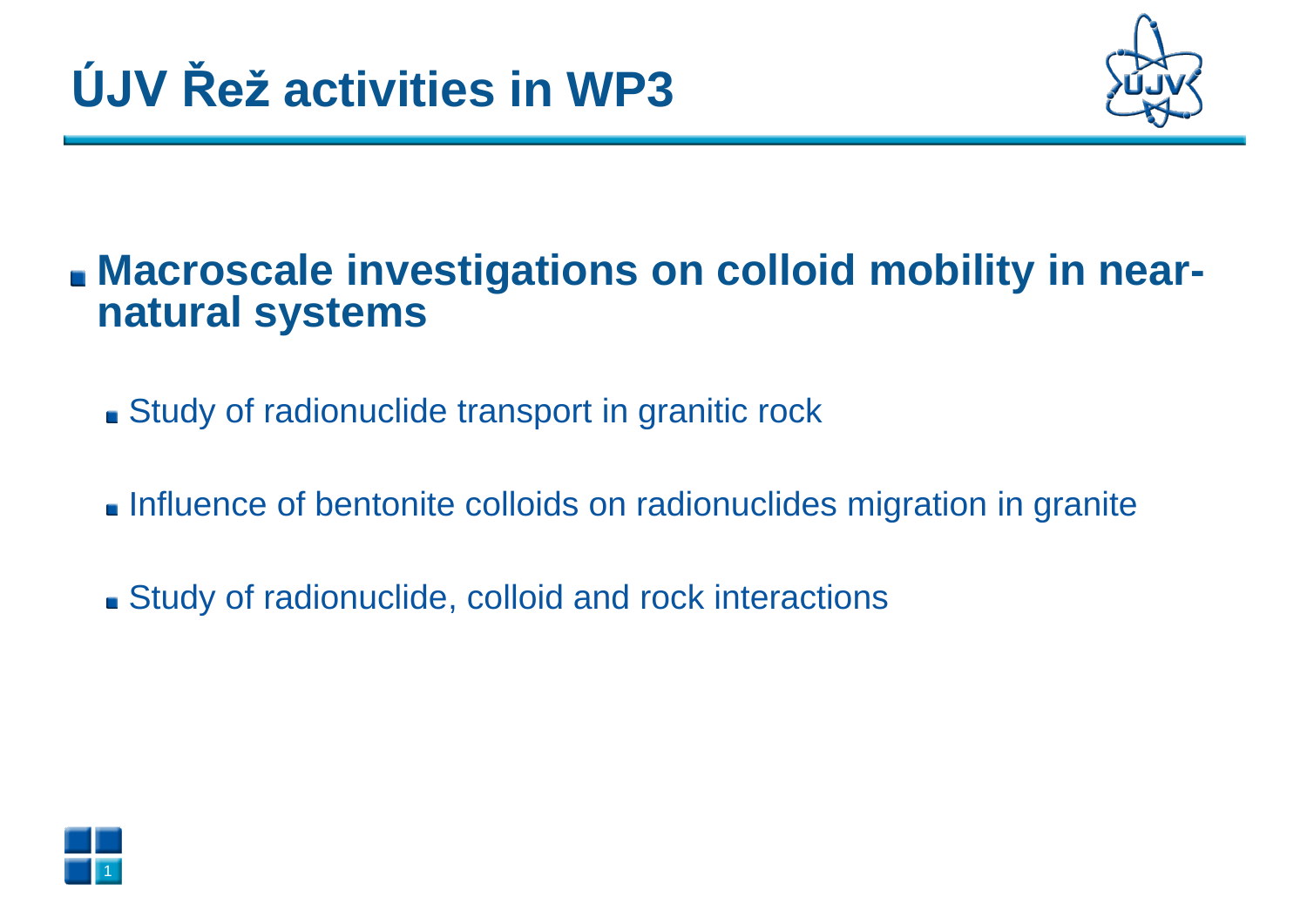## **Experimental background**





- **Crushed granitic rock**  $\rightarrow$  **simulation of** disturbed granite with fissures network
- Bentonite colloids (BC)
- Radionuclides
	- <sup>3</sup>H
	- <sup>85</sup>Sr
	- <sup>137</sup>Cs
- Radiocolloids (RC)
- Synthetic granitic water (SGW)
- Deionised water (DW)
- Breakthrough curves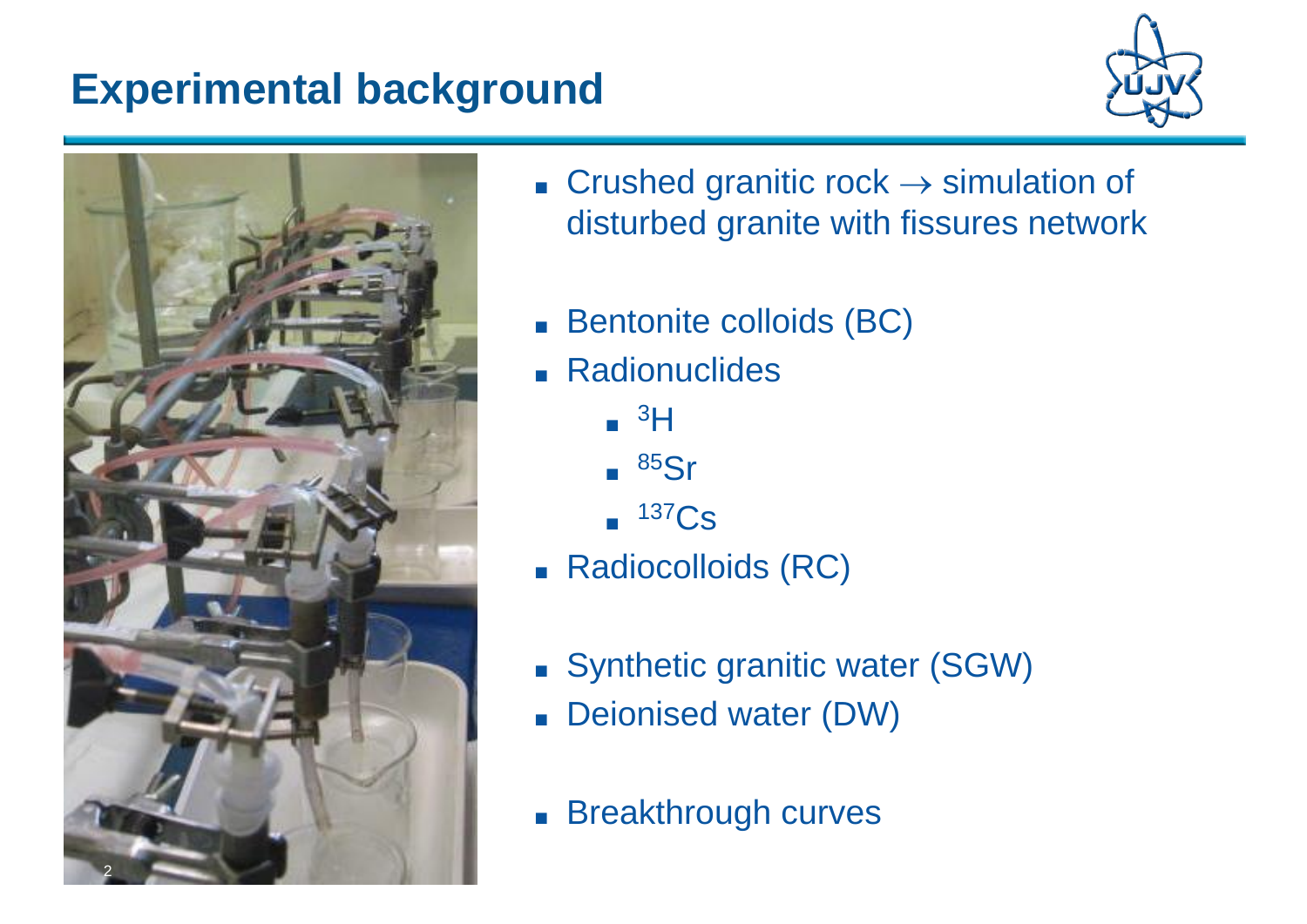- **Transport of colloids was fast and comparable with <sup>3</sup>H transport.**
- **Sr transport in SGW was significantly faster than Sr transport in DW.**
- **85Sr-BC**  $\cdot$  Struttlished the set was set and **SSS** • **After injection of radiocolloids, bentonite colloids without Sr appeared first followed by Sr much more later.**
	- . Sr transport through granite in presence of bentonite colloids in DW was faster than Sr transport in DW.
	- **Colloids migration in presence of Sr was slightly slower than transport without Sr presence.**

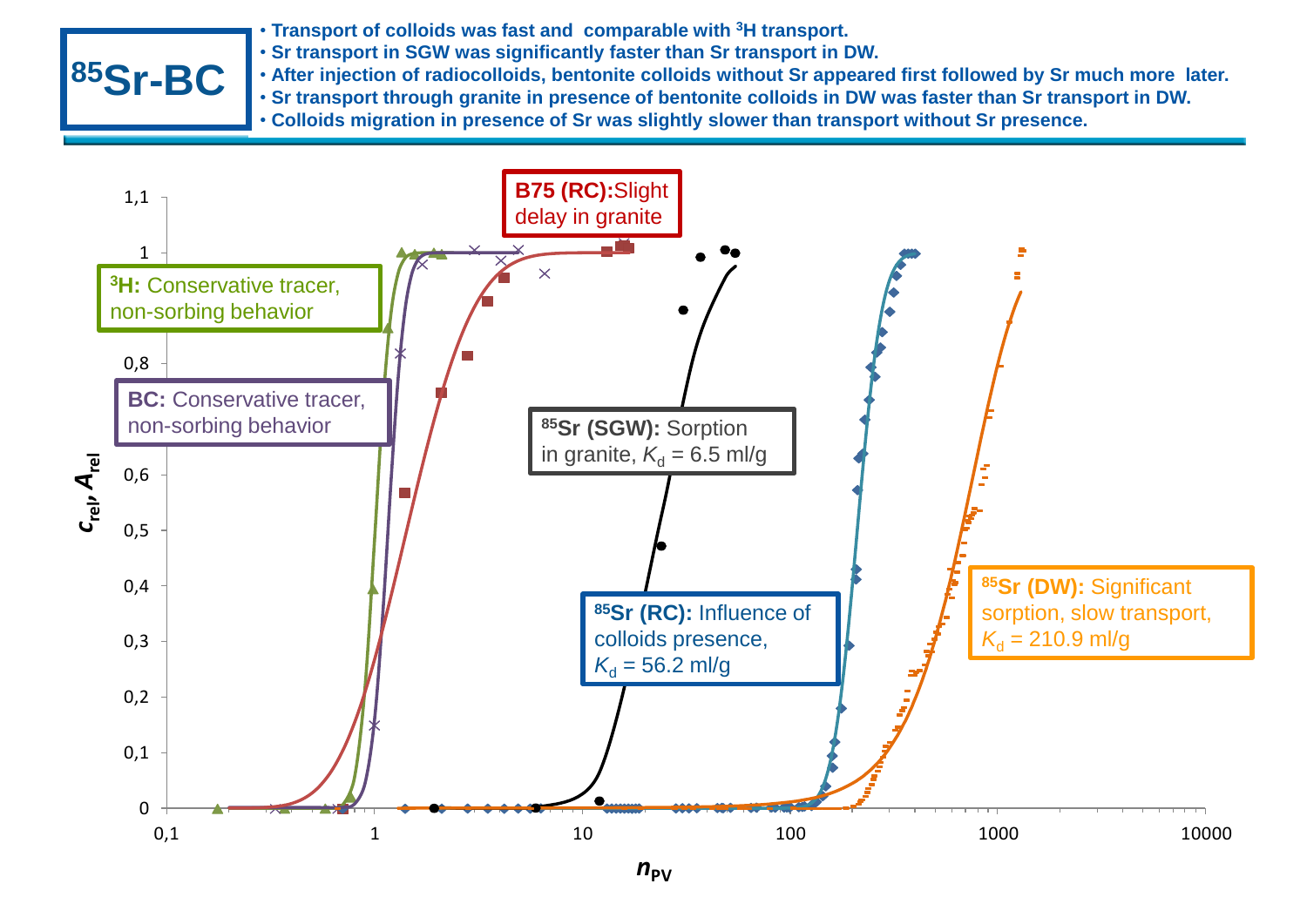

- **Transport of colloids was fast and comparable with <sup>3</sup>H transport.**
- **Cs transport in SGW was significantly faster than Cs transport in DW.**
- **137Cs-bentonite colloids-granite After injection of radiocolloids, bentonite colloids with small part of Cs appeared first followed by Cs much more later.** • **Part of Cs passed through granite with bentonite colloids, the most of is sorbed.**
	- . Cs transport through granite in presence of bentonite colloids in DW was not same as Cs transport in DW.

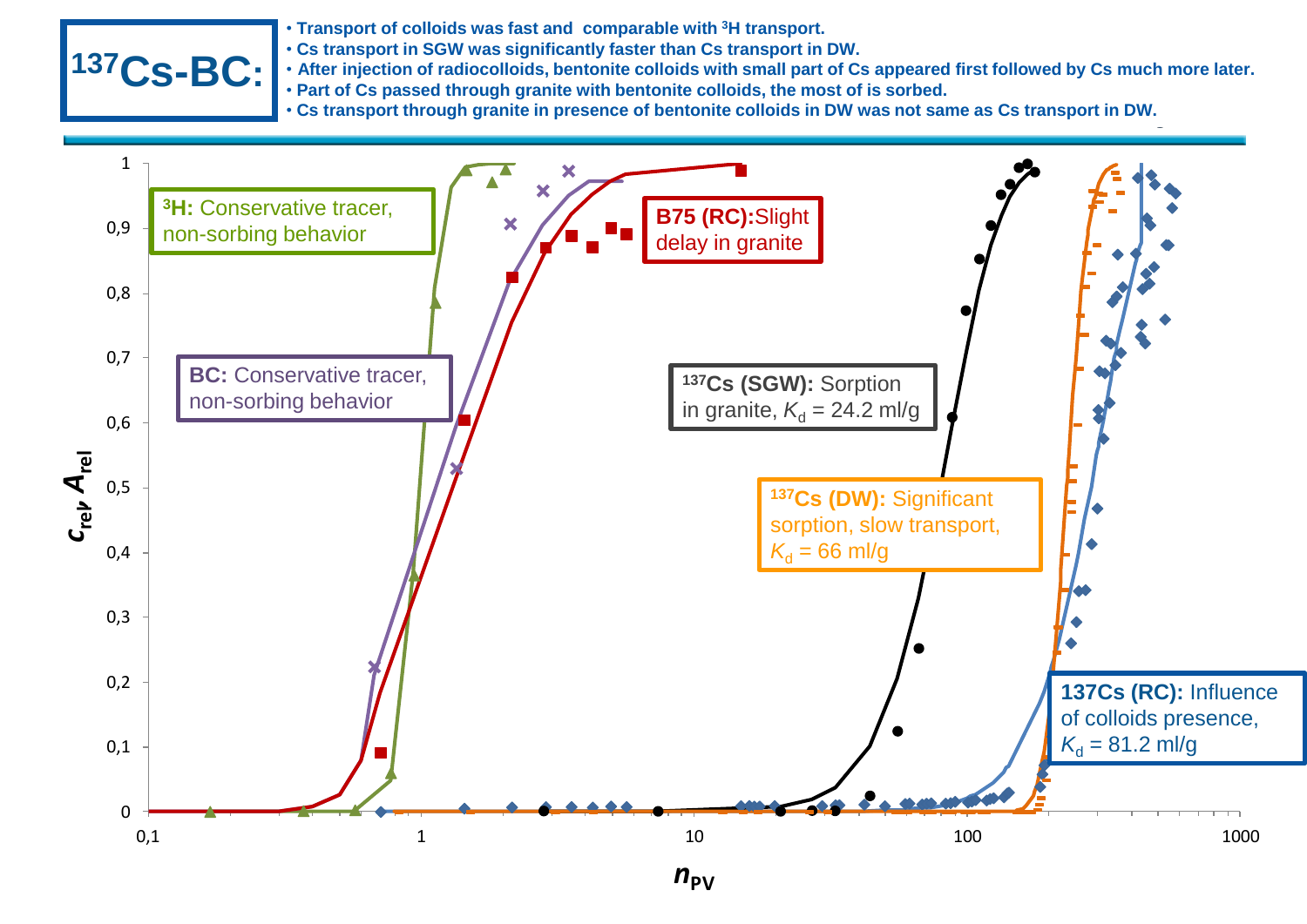#### **<sup>137</sup>Cs-bentonite colloids-granite**

#### **<sup>85</sup>Sr-bentonite colloids-granite**

• Different behavior of Cs and Sr, even though they are cationic, sorbing RN.

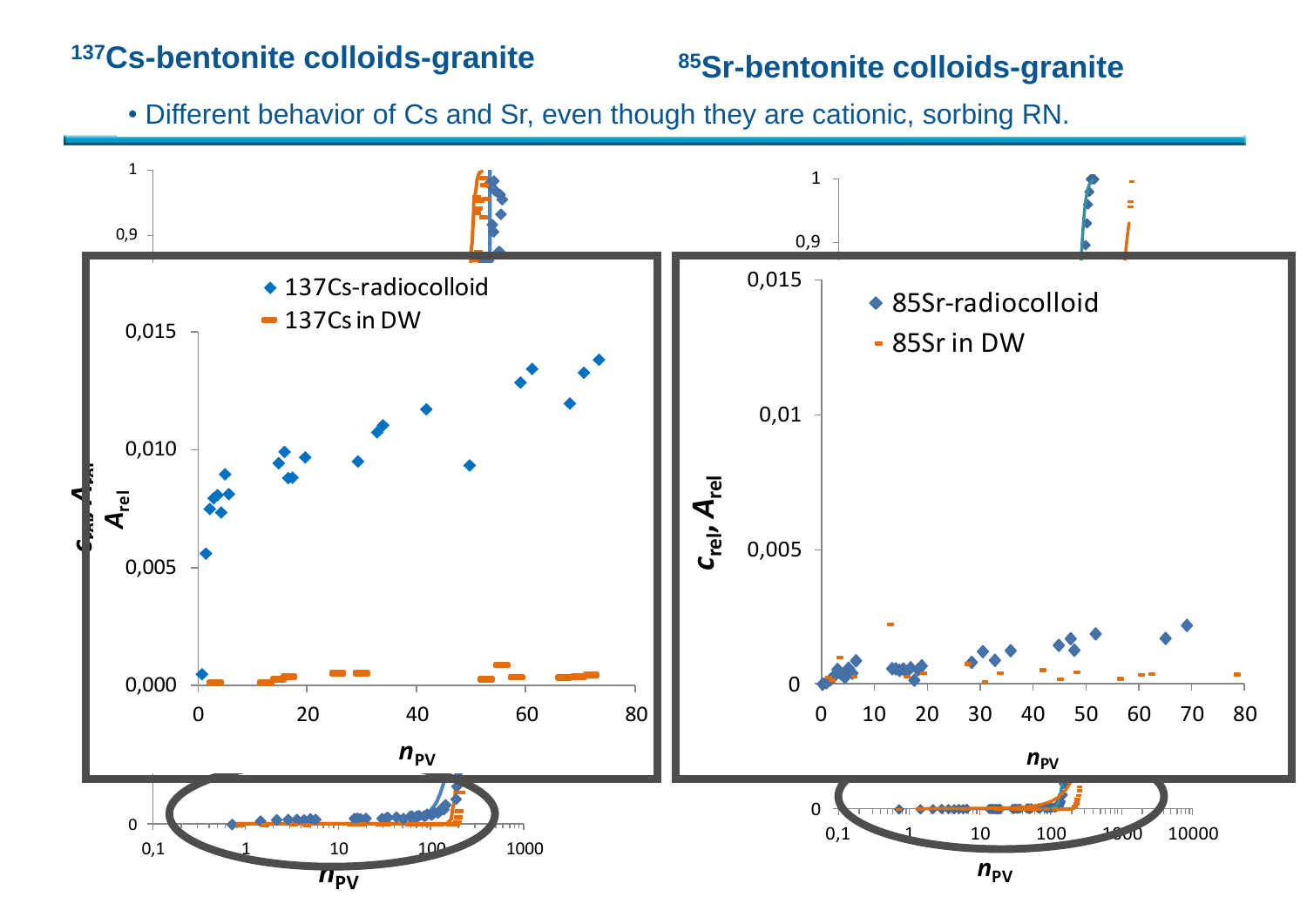# **Different mechanism of Cs and Sr sorption on colloid particles**

#### **Sorption of cesium Bentonite structure:**

**Layer sites** – permanent negative charge  $\rightarrow$  cation sorption, weak bond of cesium  $\rightarrow$  desorption of cesium from bentonite and follow sorption on granite.

• **Freyed edge sites (FES)** – surface complexation, less available but highly selective sites  $\rightarrow$  strong bond of cesium.

#### **Sorption of strontium**

H.O

- Sorption by ion-exchange
- Divalent ion  $\rightarrow$  large hydration energy  $\rightarrow$  the freyed edge sites are not accessible for  $Sr^{2+}$ .

**<sup>85</sup>Sr is reversible sorbed on bentonite colloids by**  Tetrahedral **ion-exchange.**

**Tetrahedral sheet** 

Interlayer

K, Na, Mg, Ca Al. Ma. Fe

Si Al © OH

**The minor part of <sup>137</sup>Cs is strongly sorbed on freyed edge site and passed through granite with colloids.**

**Most cesium was desorbed from layer sites of montmorillonite on granite.**



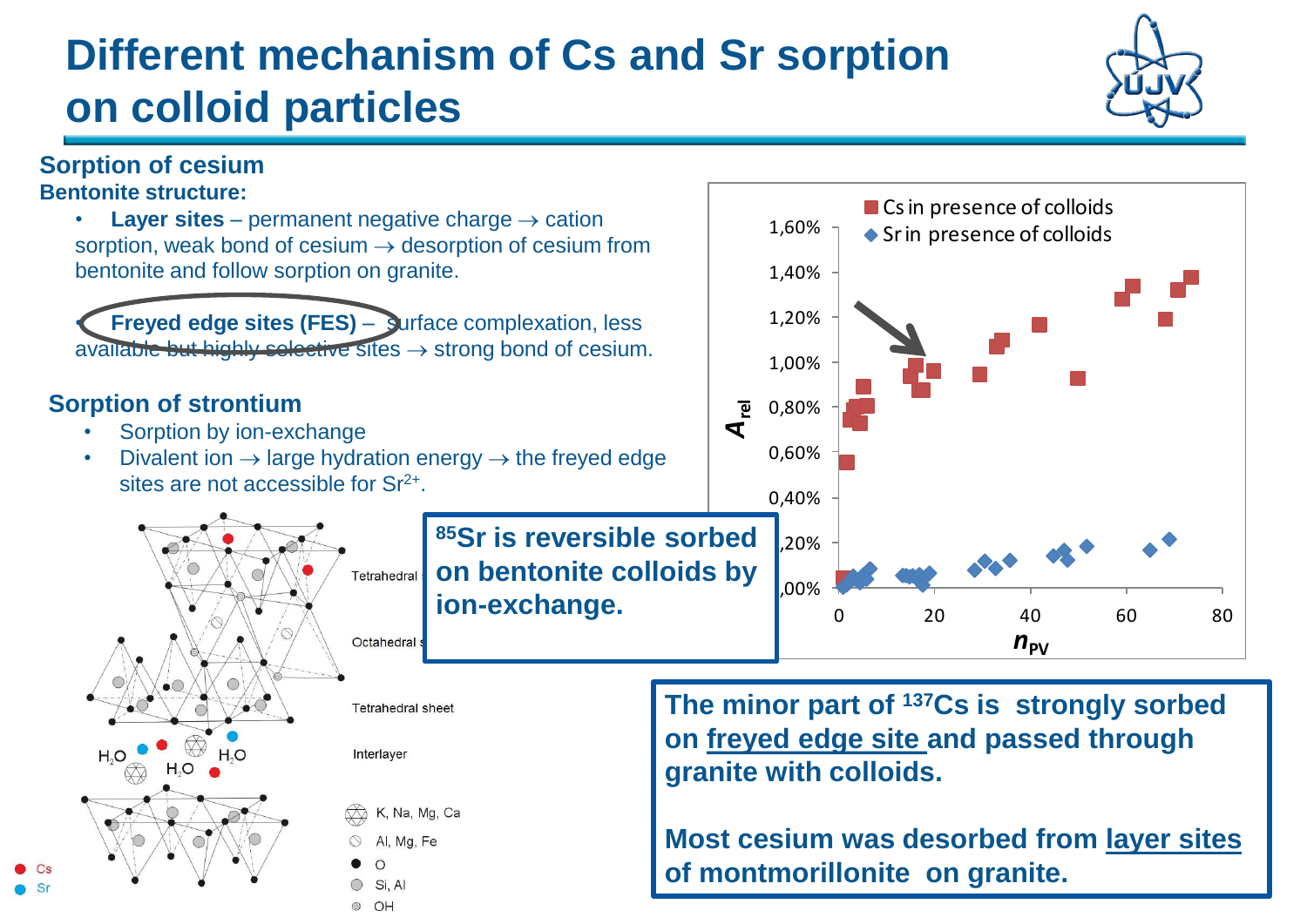# **Different mechanism of Cs and Sr sorption on colloid particles**

#### **Sorption of cesium Bentonite structure:**

- **Layer sites** permanent negative charge  $\rightarrow$  cation sorption, weak bond of cesium  $\rightarrow$  desorption of cesium from bentonite and follow sorption on granite.
- **(Freyed edge sites)** surface complexation, less available but highly selective sites  $\rightarrow$  strong bond of cesium.

| <b>Days</b> | <b>Activity at column outlet</b> |                                      |      | $\overline{e}$<br>0,5 |        |
|-------------|----------------------------------|--------------------------------------|------|-----------------------|--------|
|             | A (CPM)                          | A(%)<br>(liquid phase) (solid phase) | A(%) | $S$ rely<br>0,4       |        |
|             | 222                              | 8                                    | 92   |                       | 20     |
| 20          | 7251                             | 40                                   | 60   | 0,3                   |        |
| 21          | 10241                            | 57                                   | 43   |                       |        |
| 28          | 11866                            | 55                                   | 45   | 0,2                   |        |
| 30          | 12048                            | 56                                   | 44   |                       | ′ days |



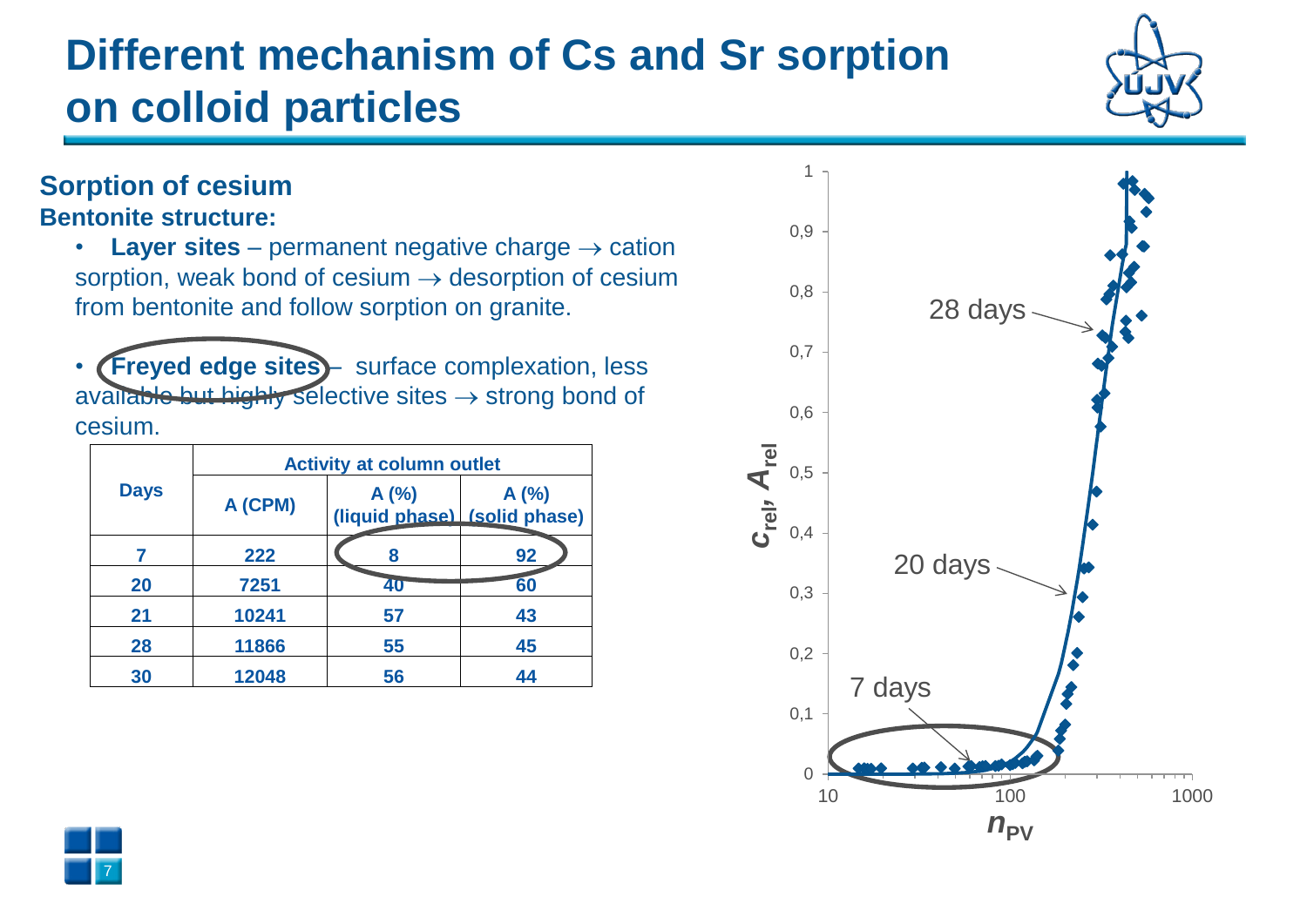

# **Conclusions**

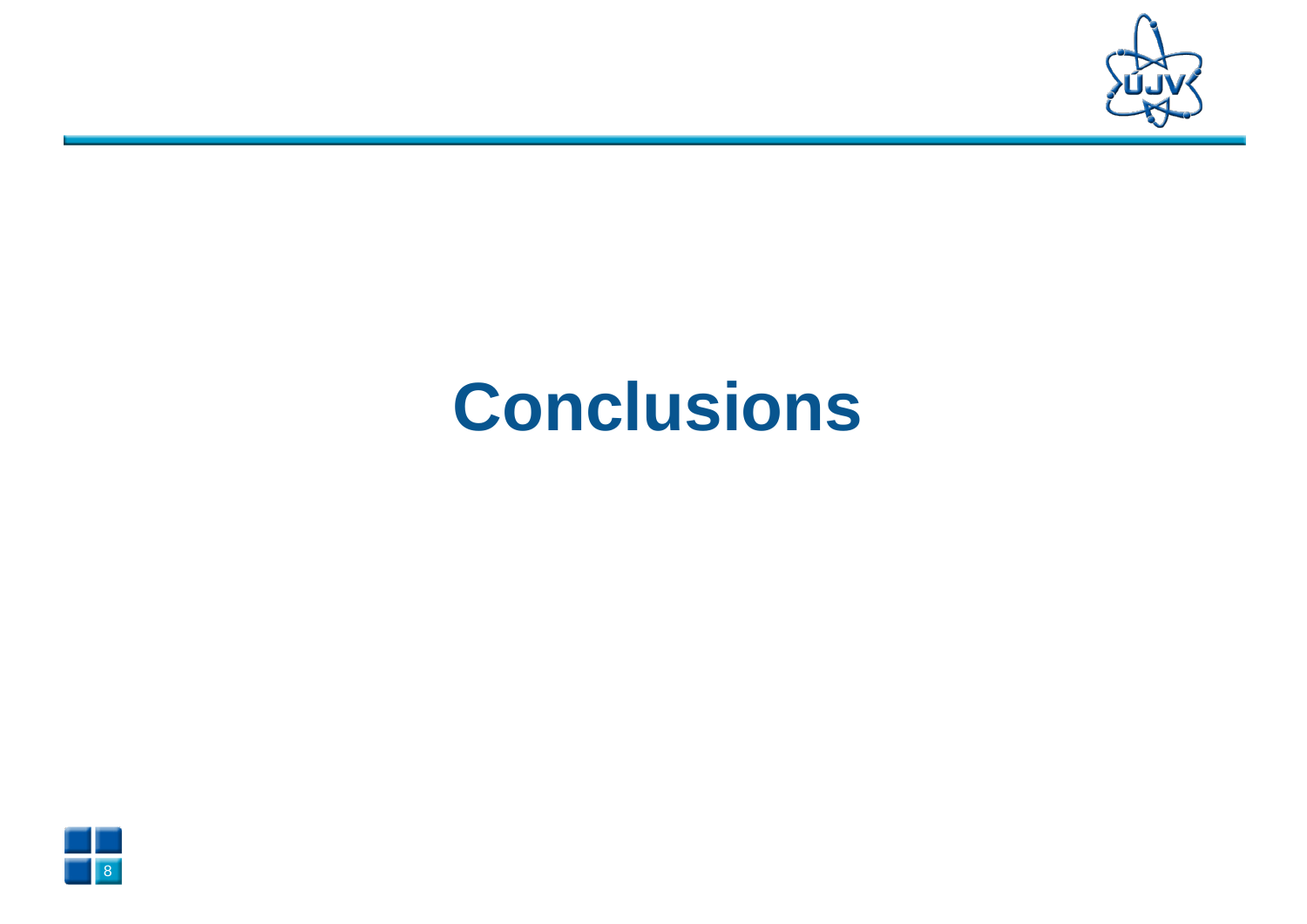#### Synthesis of issues: Colloid, RN & host rock interaction (WP3)



| <b>Issue</b>                                 | <b>Safety case</b>                                                                                                                                                                                                                                                                                                                                                                                                                                                                                                                                            | <b>Need for</b>                                                                                        |                                                                                                                                        |
|----------------------------------------------|---------------------------------------------------------------------------------------------------------------------------------------------------------------------------------------------------------------------------------------------------------------------------------------------------------------------------------------------------------------------------------------------------------------------------------------------------------------------------------------------------------------------------------------------------------------|--------------------------------------------------------------------------------------------------------|----------------------------------------------------------------------------------------------------------------------------------------|
|                                              | position at start of<br><b>BELBaR</b><br>Clay colloids have not been                                                                                                                                                                                                                                                                                                                                                                                                                                                                                          | additional studies<br>Validation or invalidation of this                                               |                                                                                                                                        |
| Colloid mobility<br>controlling<br>processes | considered radionuclide carriers due<br>to the assumed low contribution.<br>Rather than attempting to develop<br>detailed process models for colloid-<br>facilitated transport, potential<br>mitigating processes are ignored so<br>as to place an upper bound on the<br>possible effect.                                                                                                                                                                                                                                                                     | assumption (WP3).<br>Is there an upper bound for colloid-<br>mediated transport?                       | . The conclusions are based<br>on results of dynamic<br>experiments.<br>. The simplified system of:<br><b>· Cationic radionuclides</b> |
| Retention<br>processes                       | Retardation of colloid transport in<br>the far field, will delay the arrival of<br>radionuclides in the biosphere.<br>The extent of this isn't currently<br>taken into account.                                                                                                                                                                                                                                                                                                                                                                               | Safety arguments to support<br>retardation mechanisms (WP3).                                           | • Crushed granite $\rightarrow$ simulation<br>of disturbed granite (fissure<br>network)                                                |
| Radionuclide<br>sorption<br>$-9$             | To assess the possible role of rapid<br>reversible sorption/desorption onto<br>colloids in facilitating transport, the<br>following assumptions have been<br>adopted:<br>1. equilibrium sorption of<br>radionuclides onto mobile and<br>immobile colloids,<br>2. equilibrium sorption of colloids<br>onto fracture surfaces, and<br>3. colloid-free matrix pore space<br>(conservative assumption, but also<br>realistic for the small pore sizes of<br>granitic rock).<br>Reversible, linear sorption of<br>radionuclides onto colloids has been<br>assumed. | Is the assumption of reversible, linear<br>sorption of radionuclides onto<br>colloids justified? (WP3) |                                                                                                                                        |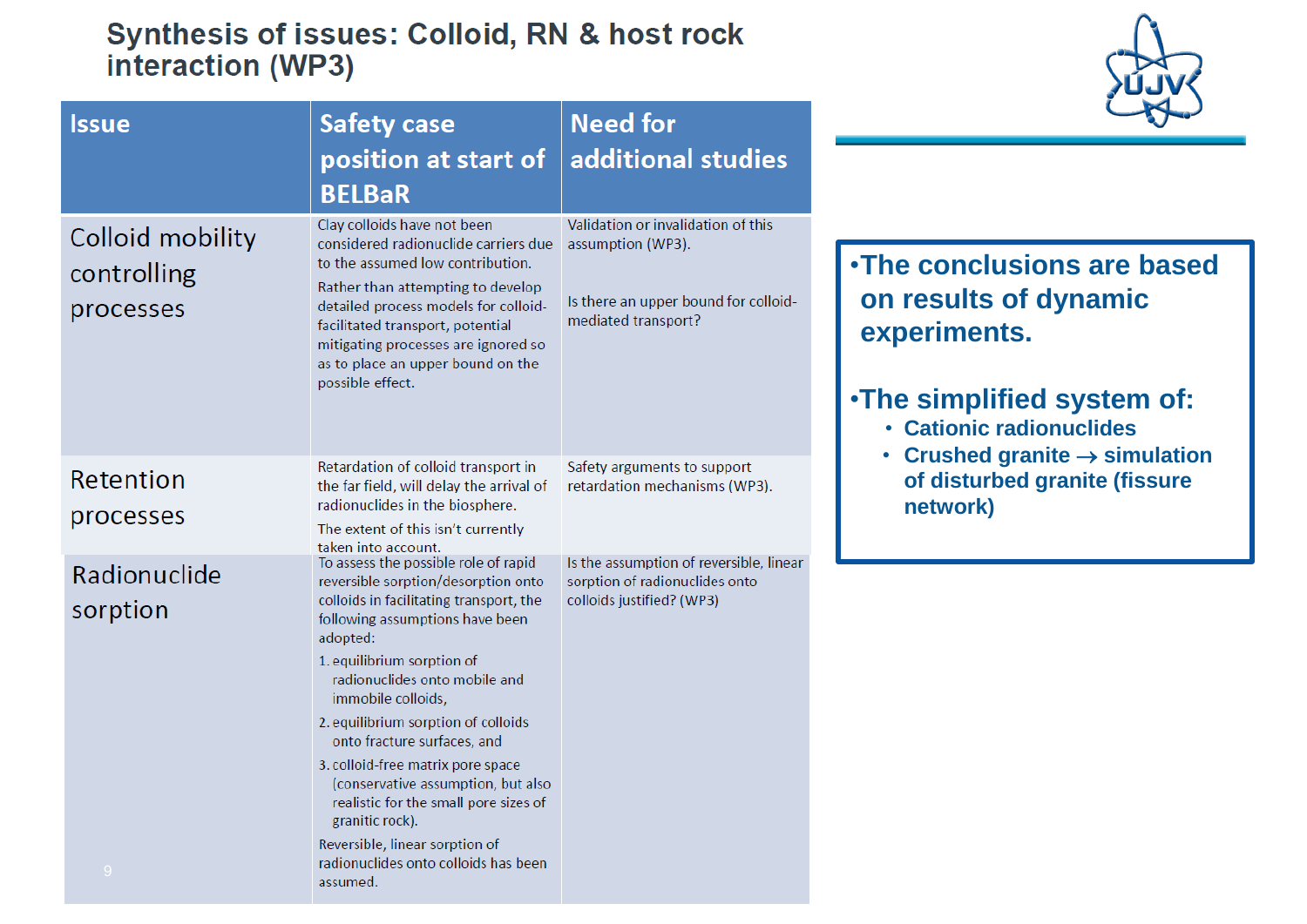# **Colloid mobility controlling processes**

**Clay colloids as radionuclide (RN) carriers? Is there an upper bound for colloids-mediated transport?**



- RN transport through granite in presence of bentonite colloids was faster than RN transport in distilled water without presence of bentonite colloids.
	- Colloids carried RN further in column with earlier breakthrough.
- Influence of liquid phase composition

10

- RN transport in SGW is significantly faster than RN tranport in distilled water.
- Competition of other ions with RN at sorption sites.

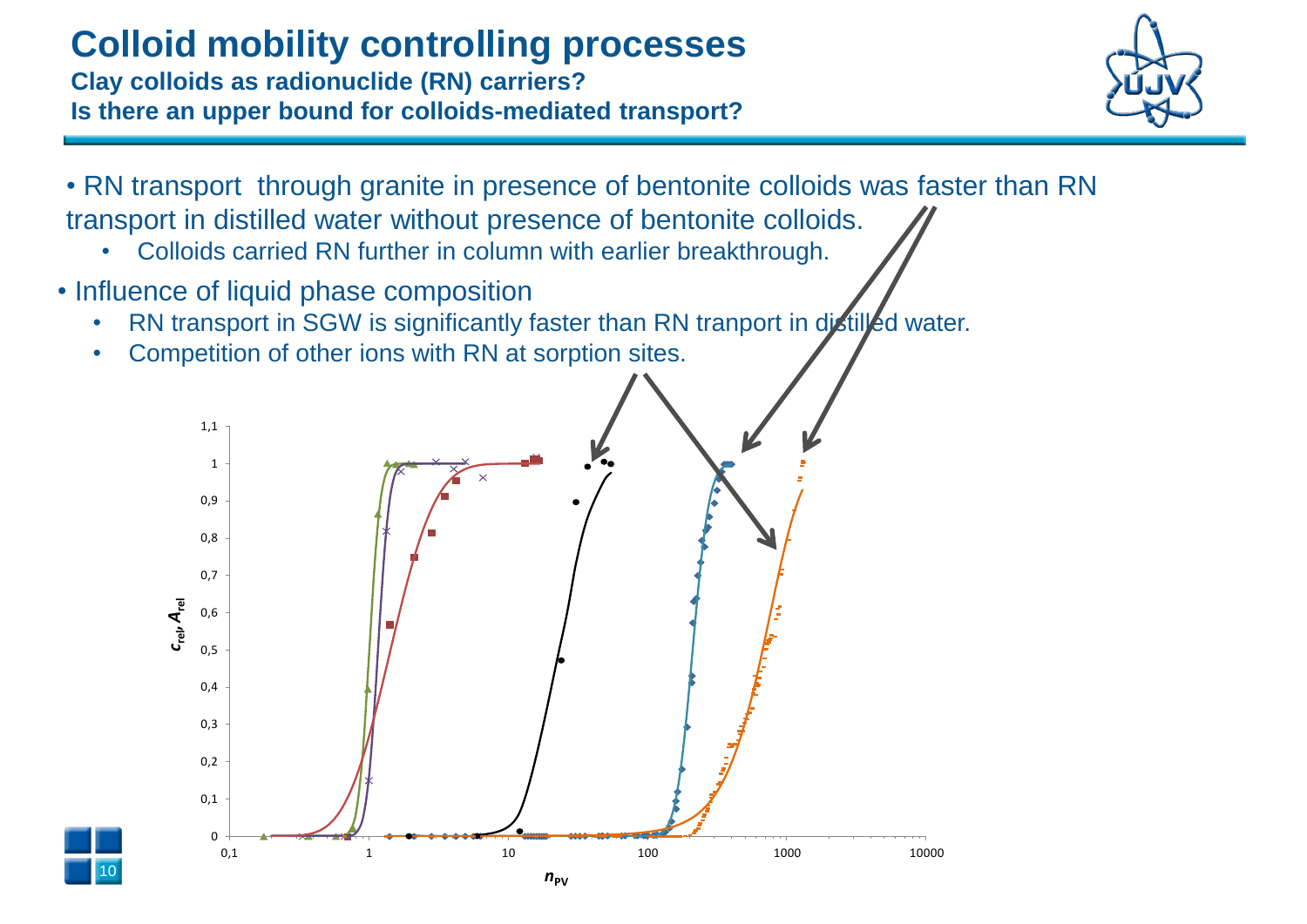# **Retention processes**

**Can retardation of colloids in the far field cause the delay of RN arrival in biosphere?** 



- The colloids migration in presence of RN was slightly slower than transport without presence of RN.
- The delay of RN caused by retardation of colloids in granite was not observed.
- On the contrary, the colloid particles speed up the RN transport in granite.

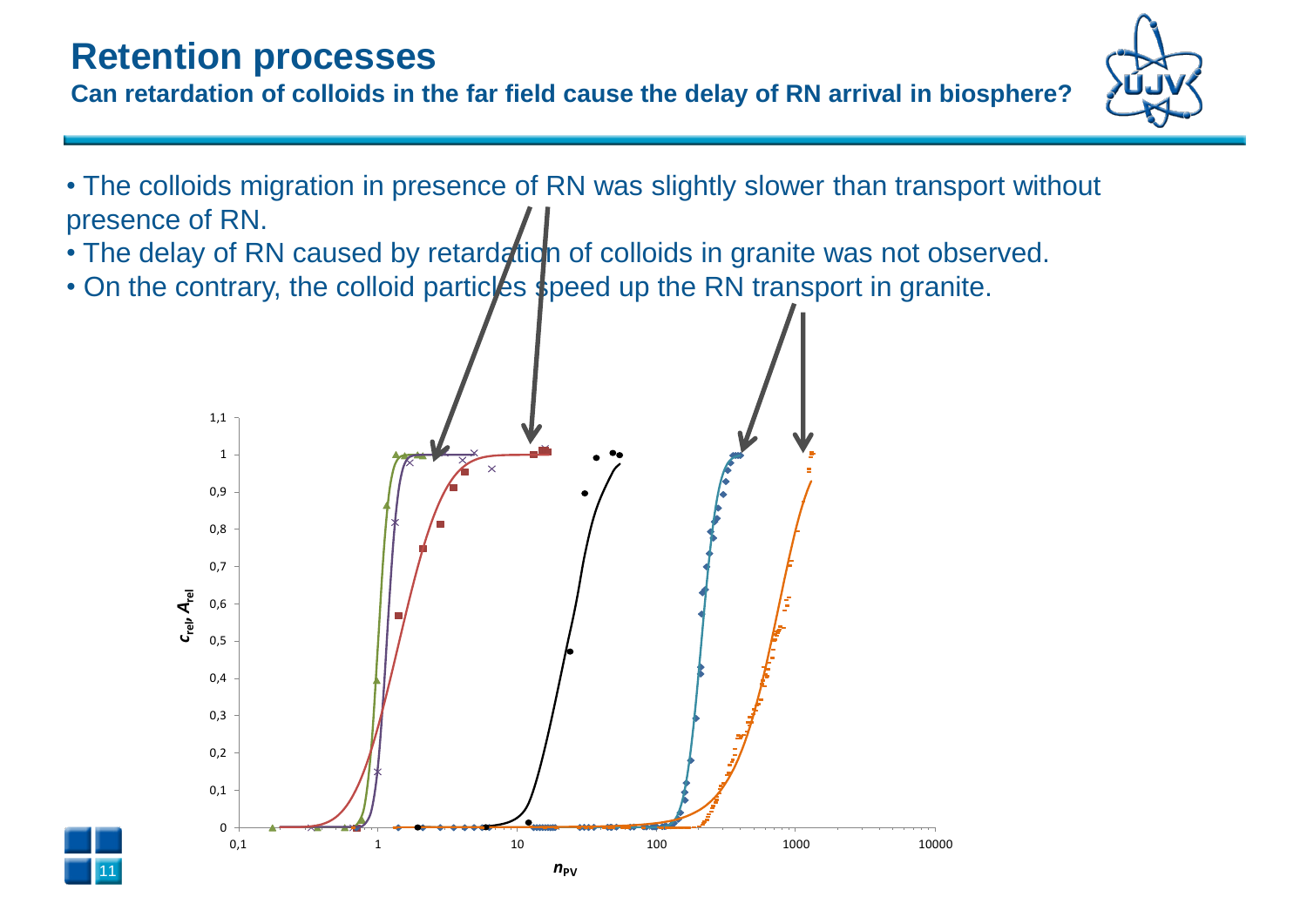### **Radionuclide sorption**

**Equilibrium sorption of radionuclides (RN) onto mobile colloids. Reversible, linear sorption of radionuclides on colloids?**

- The sorption of RN onto mobile colloids was confirmed.
	- Time of equilibration: 7 days
	- $V$  (colloids) :  $V$  (RN) = 1:1
	- Separation of phases: centrifugation
	- Sr-colloids: 80% of <sup>85</sup>Sr was sorbed on bentonite colloids
	- Cs-colloids: 75% of <sup>137</sup>Cs was sorbed on bentonite colloids
	- Reversible sorption: The RN affinity towards the granite was higher than toward the bentonite colloids.



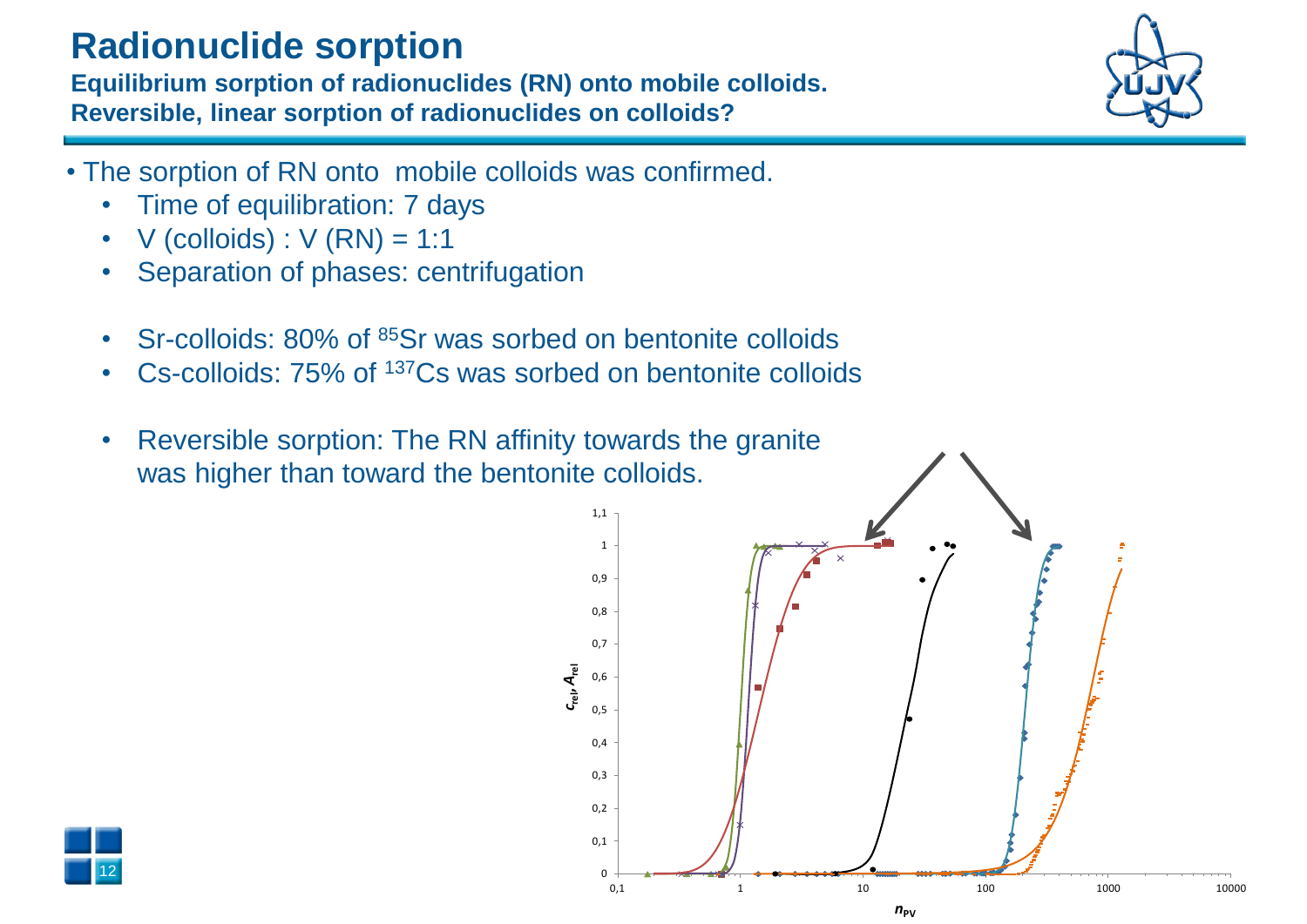#### **Radionuclide sorption**

**Equilibrium sorption of radionuclides (RN) onto mobile colloids. Reversible, linear sorption of radionuclides on colloids?**



- The linearity of RN sorption on colloids depends on the specific radionuclide.
- Cesium: concentration dependance

13

- non-linear sorption at tracer Cs concentration
- linear sorption at higher Cs concentration (> 1e-6 mol/l)
- Strontium: linear sorption in the wide range of concentration